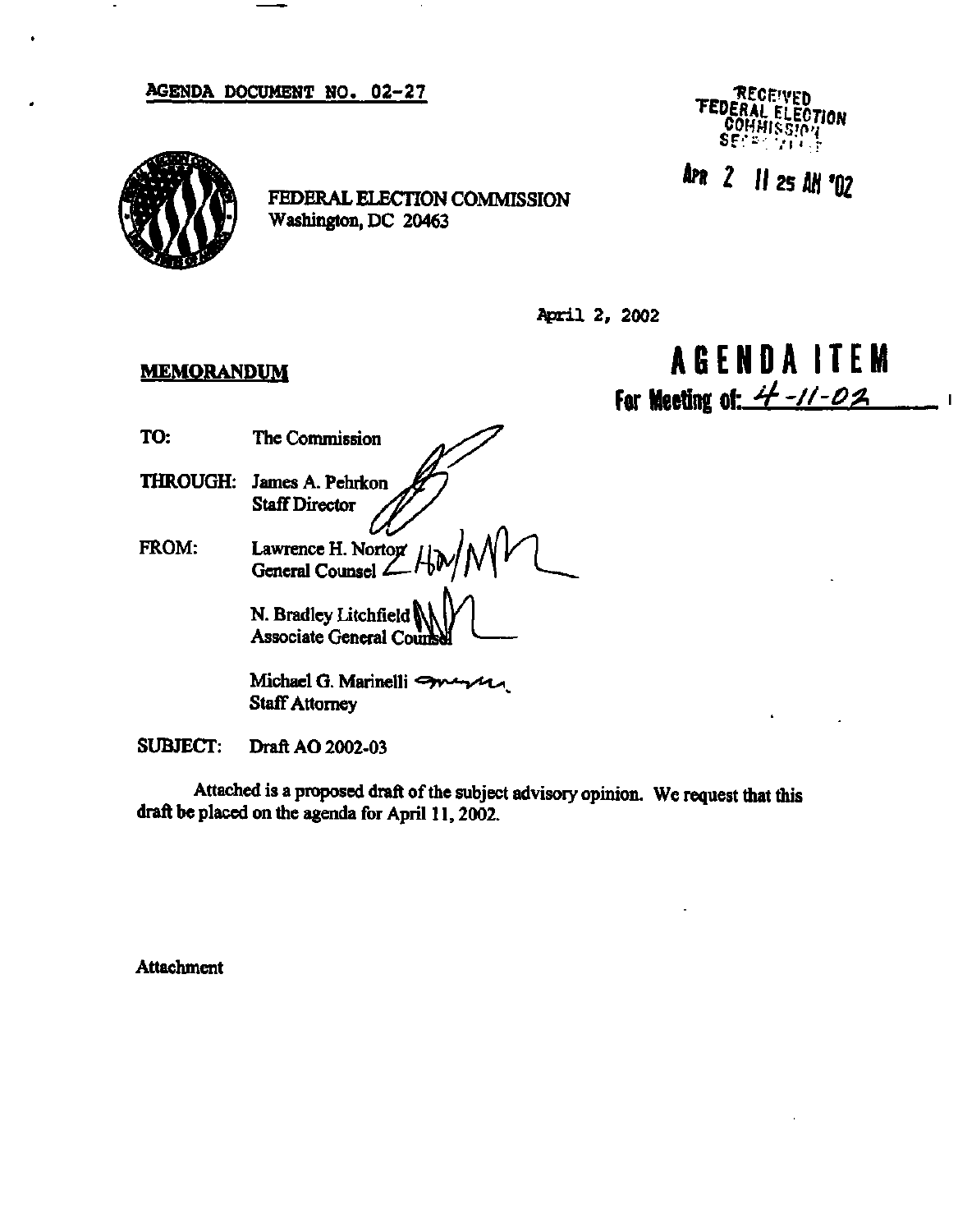| 1  |                                                                                             |
|----|---------------------------------------------------------------------------------------------|
| 2  | <b>ADVISORY OPINION 2002-03</b>                                                             |
| 3  |                                                                                             |
| 4  | Paul Dumouchelle, Convener                                                                  |
| 5  | Green Party of Ohio                                                                         |
| 6  | 8832 Naim Ct.                                                                               |
| 7  | Dublin, OH 43017                                                                            |
| 8  |                                                                                             |
| 9. | Dear Mr. Dumouchelle:                                                                       |
| 10 | This refers to your letter dated February 26, 2002, and received March 7,                   |
| 11 | requesting an advisory opinion concerning the status of the Green Party of Ohio ("the       |
| 12 | Party") as a State committee of a political party under the Federal Election Campaign Act   |
| 13 | of 1971, as amended ("the Act"), and Commission regulations.                                |
| 14 | Your request includes various documents including one which represents both the             |
| 15 | Party bylaws and the Party constitution (the "Bylaws"). This governing document details     |
| 16 | various aspects of the organization of the Party such as the manner in which the Party,     |
| 17 | using several different subgroups, including its State Coordinating Committee, engages in   |
| 18 | various activities; for example, helping to nominate Party candidates for Statewide office. |
| 19 | The Bylaws further explain the procedures for holding the Party's various meetings such     |
| 20 | as a biannual meeting and the biannual nominating convention at which the Party chooses     |
| 21 | the Green Party presidential candidate that it will support at the national Green Party     |
| 22 | convention. You state that the Party successfully placed candidates for Federal office on   |
| 23 | the ballot in the 2000 elections. These candidates were Ralph Nader for U.S. President      |
| 24 | and Winona LaDuke for Vice President. <sup>1</sup>                                          |
| 25 |                                                                                             |

 $\mathbf{I}$ 

**<sup>1</sup> The Party also has a Federal committee, the Green Party of Ohio Federal PAC, which filed its statement of organization with the Commission on January 26,2001. The Web site address for the Party is [www.ohiogreens.org.](http://www.ohiogreens.org)**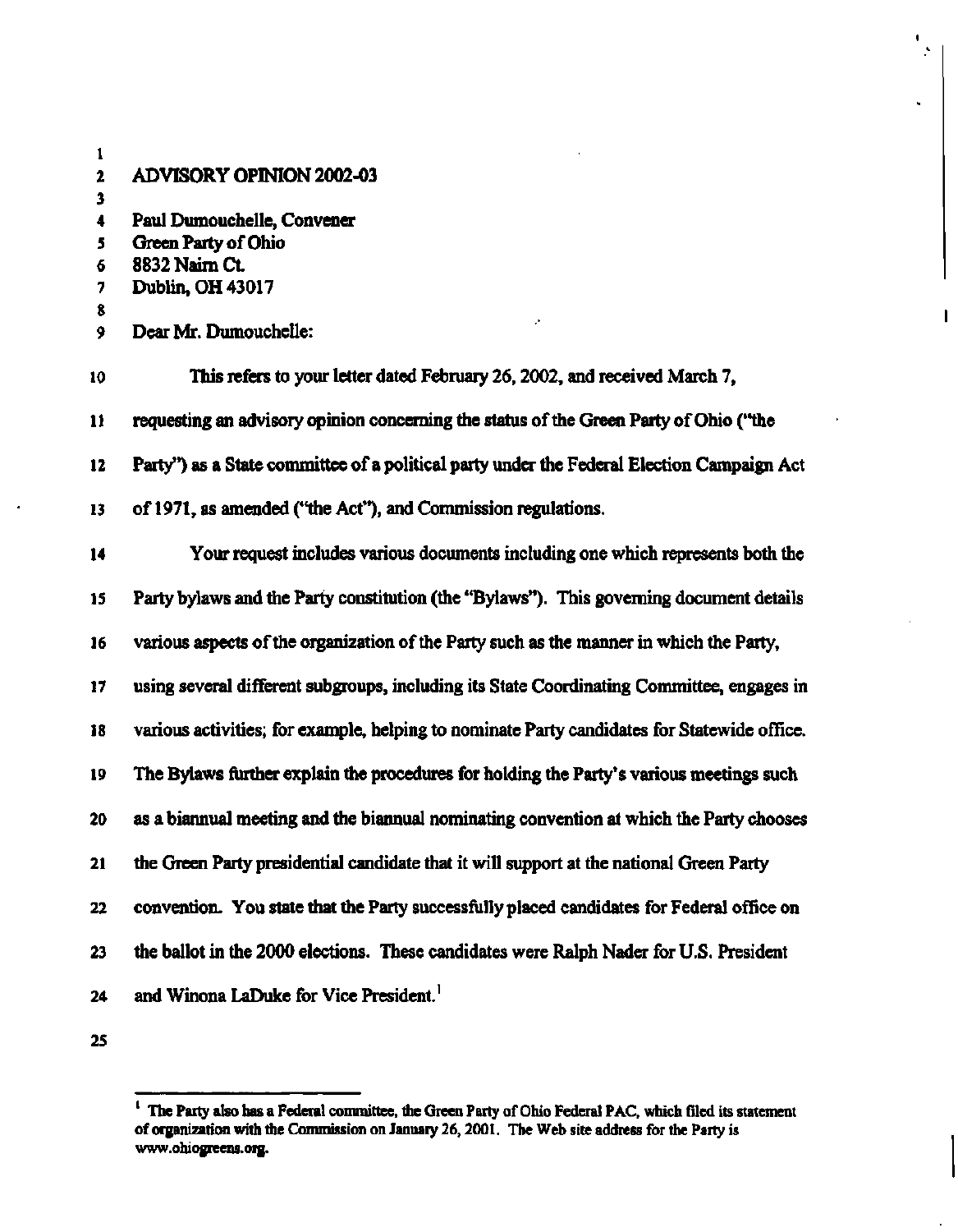## **AO** 2002-03 **Page** 2

| $\mathbf{1}$            | Your request states that the Party is officially affiliated with the Green Party of the         |
|-------------------------|-------------------------------------------------------------------------------------------------|
| $\overline{\mathbf{2}}$ | United States ("the National Party"). <sup>2</sup> On March 12, 2002, the Commission received a |
| 3                       | letter from Dean Myerson, political coordinator for the Green Party of the United States,       |
| 4                       | confirming the status of the Party as the sole affiliate of the National Party in the State of  |
| 5                       | Ohio.                                                                                           |
| 6                       | Under the Act and Commission regulations, the term "State committee" means the                  |
| 7                       | organization which, by virtue of the bylaws of a political party, is responsible for the day-   |
| 8                       | to-day operation of such political party at the State level, as determined by the               |
| 9                       | Commission. 2 U.S.C. §431(15); 11 CFR 100.14. The definition of State committee also            |
| 10                      | requires the existence of a political party. The term "political party" is defined under 2      |
| 11                      | U.S.C. §431(16) and 11 CFR 100.15 as an association, committee, or organization which           |
| 12                      | nominates a candidate for election to any Federal office whose name appears on the              |
| 13                      | election ballot as the candidate of such association, committee, or organization. An            |
| 14                      | individual becomes a candidate for purposes of the Act if he or she receives contributions      |
| 15                      | aggregating in excess of \$5,000, or makes expenditures in excess of \$5,000. 2 U.S.C.          |
| 16                      | §431(2). <sup>3</sup>                                                                           |
| 17                      | As stated in the Act and Commission regulations, the first element of the                       |
| 18                      | requirements for State committee status is that the bylaws of a political party establish       |
| 19                      | that the Green Party of Ohio is responsible for the day-to-day operation of such political      |

I

<sup>&</sup>lt;sup>2</sup> In Advisory Opinion 2001-13, the Commission concluded that the Green Party of the United States is a national committee of a political party. See 2 U.S.C. §431(14).

<sup>&</sup>lt;sup>3</sup> Federal candidates must designate a principal campaign committee within 15 days after qualifying as a candidate, and the committee also becomes subject to various registration, recordkeeping, and reporting requirements. 2 U.S.C. §§432(e)(l), 433, and 434(a); 11 CFR 101.1,102.1, and 104.1.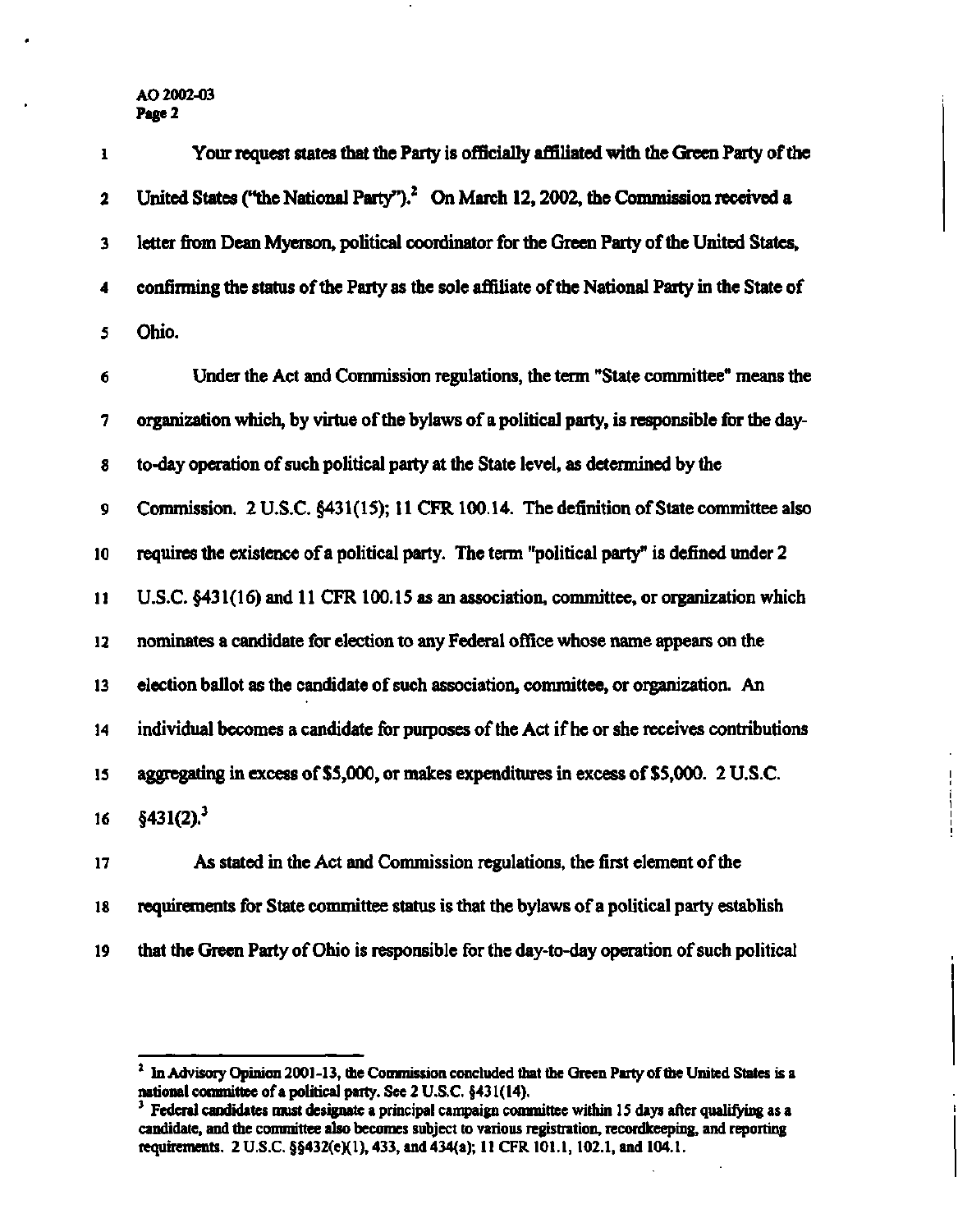AO 2002-03 **Page** 3

**V** 

| ı                       | party at the State level. <sup>4</sup> As noted above, the Party's governing document sets out an |
|-------------------------|---------------------------------------------------------------------------------------------------|
| $\overline{\mathbf{2}}$ | identifiable organizational structure for the Party with varying responsibilities. See            |
| 3                       | Bylaws, articles 2, and 3. As they delineate activity commensurate with the day-to-day            |
| 4                       | functions and operations of a political party on a State level, the Bylaws meet the               |
| 5                       | requirements of 2 U.S.C. §431(15) and 11 CFR 100.14, and they are consistent with the             |
| 6                       | State party rules reviewed in previous situations where the Commission has affirmed the           |
| 7                       | State committee status of a political organization. The documentation received also               |
| 8                       | confirms the status of the Party as the State affiliate of the Green Party of the United          |
| 9                       | States. See Advisory Opinions 2001-06, 2001-02, and 2000-39. Therefore, the                       |
| 10                      | Commission concludes that the Party meets the first element.                                      |
| 11                      | The second element for qualifying as a State committee of a political party, and an               |
| 12                      | essential element for qualifying as a political party, is that the party organization actually    |
| 13                      | obtains ballot access for one or more Federal candidates, as defined in the Act. Of the           |
| 14                      | Federal candidates identified in your request, Mr. Nader, according to disclosure reports         |
| 15                      | filed with the Commission, received or expended in excess of \$5,000 in his 2000                  |
| 16                      | campaign. Accordingly, this individual satisfies the Act's definition of "candidate."             |

ĵ.

<sup>4</sup> The Commission has considered either the bylaws of State party organizations or other governing documents in making these determinations. Advisory Opinions 2000-39 and 2000-35. In reviewing State party affiliates of entities that qualified as national committees of political parties under 2 U.S.C. §431(14), the Commission has looked to evidence, either a State affiliate agreement or correspondence from the national party that attested to the relationship and role the State affiliate plays "commensurate with the dayto-day operation of [a political party] on a State level," see Advisory Opinions 1999-26 and 1992-30. The Commission has also found State party committee status with respect to organizations affiliated with national political parties that had not achieved national committee status or organizations that had no affiliation with any national organization. State committee status in these opinions was based on the existence of State bylaws detailing activities commensurate with the day-to-day operation of a party on the State level, and the placement of at least one Federal candidate on die ballot. Advisory Opinions 2001-02, 2000-39,2000-35, and 2000-27.